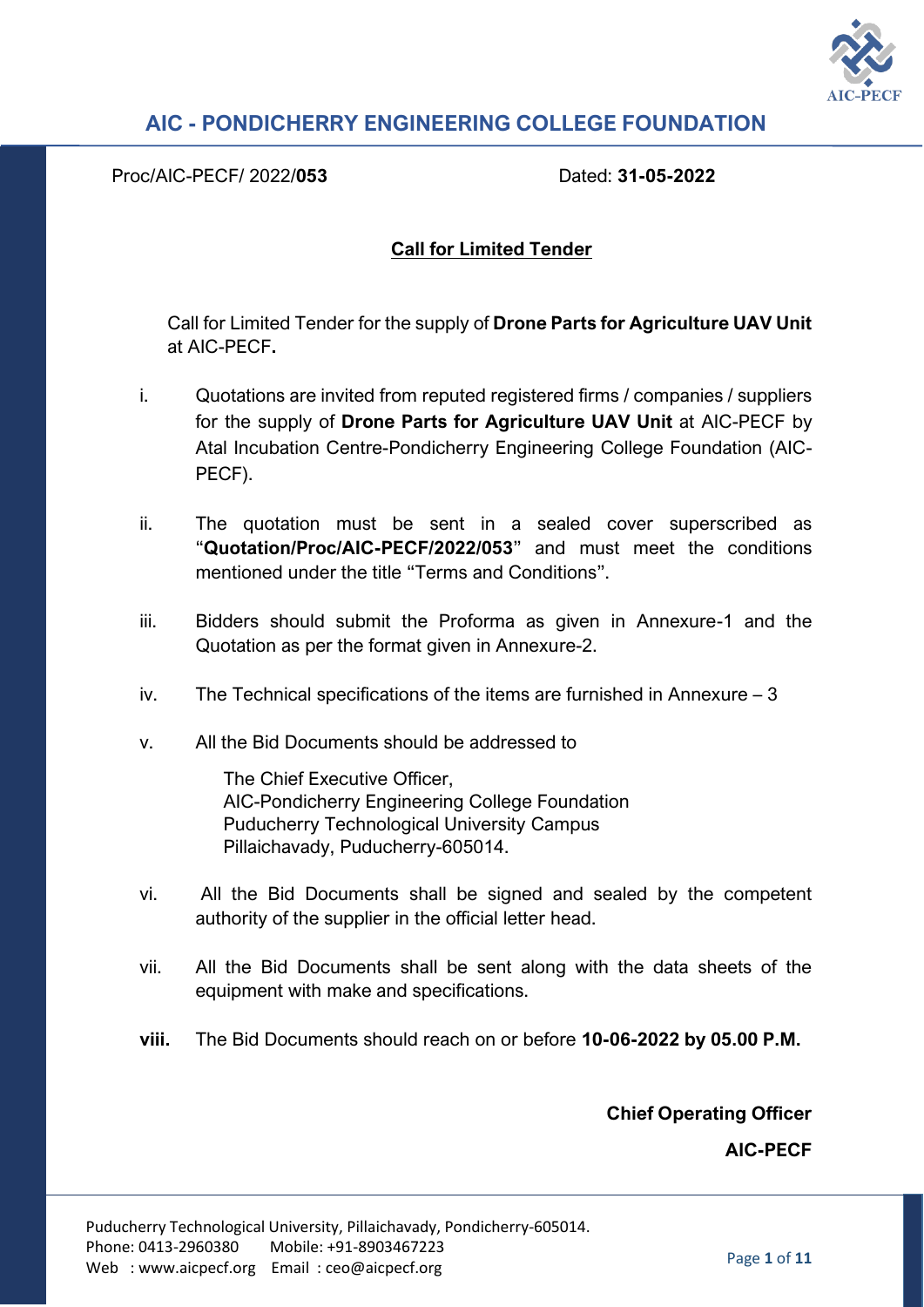

### **Terms and Conditions**

- 1) Minimum 1 year of warranty cover for eligible items and Service Support for 3 Years.
- 2) The rate quoted should be preferably inclusive of all taxes / duties. otherwise the amount of taxes / duties should be mentioned separately, duly specifying the nature of tax / duty with the rate there of.
- 3) The supply should be FOR AIC-Pondicherry Engineering College Foundation, Puducherry Technological University, Pillaichavady, Puducherry – 605 014.
- 4) The Supplier will be responsible for the safe delivery of the items at our organization.
- 5) No Insurance Charges will be payable by our Organization.
- 6) All communication should be addressed to the Chief Executive Officer by designation and not by name.
- 7) Payment will be made by PFMS after the receipt of procured items in good condition and the original stamped bills.
- 8) Under no circumstances should the items be sent under freight to pay.
- 9) Goods not received in good condition and not according to specifications will be rejected outright.
- 10)Manufacturers/Suppliers name their trade mark and brand etc., should be mentioned in the bill.
- 11)Delivery period should be mentioned.
- 12)Quotation received after the due date shall be rejected and will not be considered.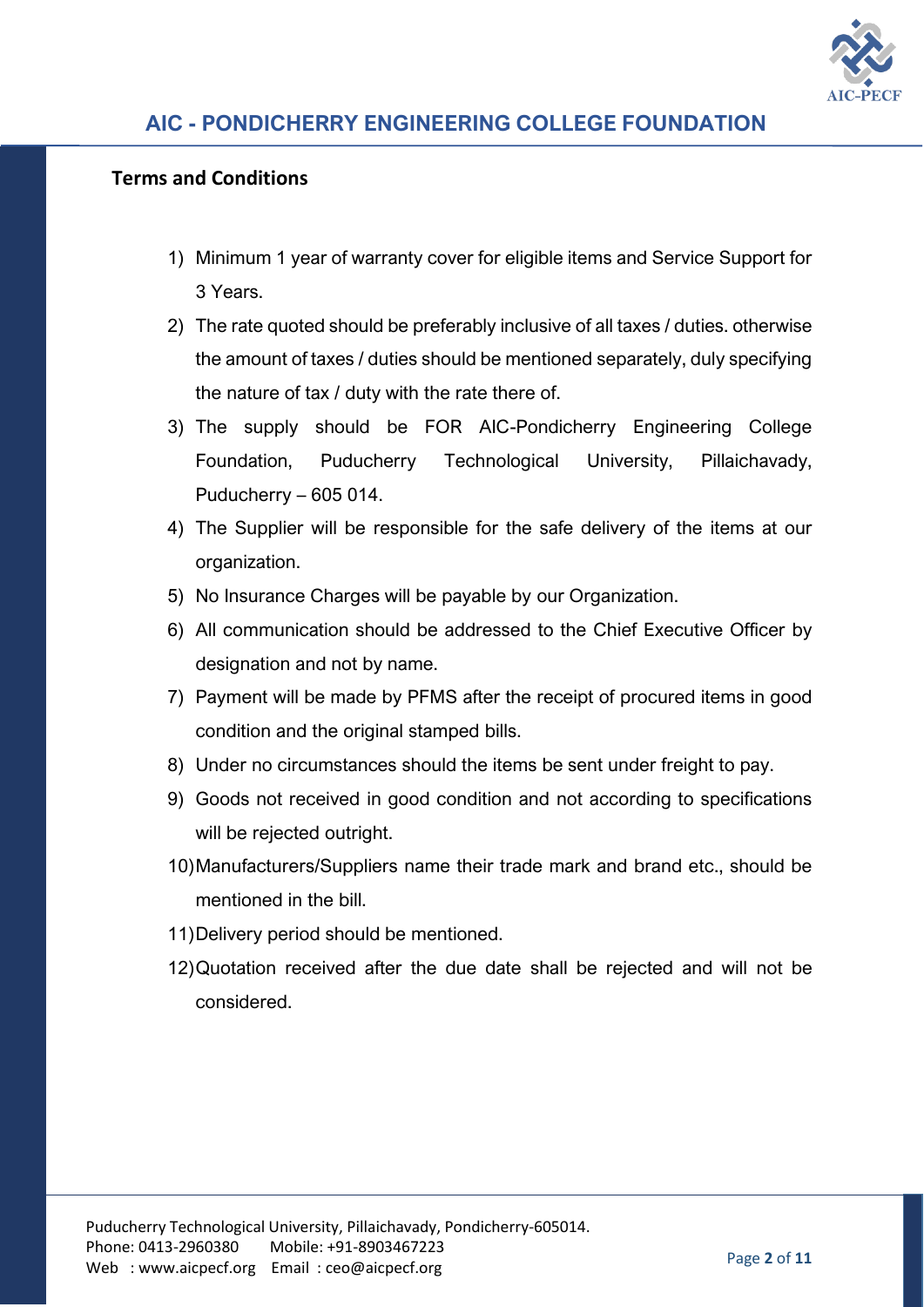

## **Annexure – 1**

(To be Printed in Supplier Letter Head)

#### **Proforma of Bidder**

| 1                       | <b>Company Name</b>                                                                     |  |
|-------------------------|-----------------------------------------------------------------------------------------|--|
| $\mathbf{2}$            | <b>Date of Incorporation</b>                                                            |  |
| $\mathbf{3}$            | <b>Full Address with Pincode</b>                                                        |  |
|                         |                                                                                         |  |
|                         |                                                                                         |  |
| $\overline{\mathbf{4}}$ | <b>GST</b>                                                                              |  |
| 5                       | <b>PAN</b>                                                                              |  |
| 6                       | <b>Email Address</b>                                                                    |  |
| $\overline{7}$          | <b>Mobile Number</b>                                                                    |  |
| 8                       | <b>Website Address</b>                                                                  |  |
| 9                       | <b>Name of the Authorized Signatory</b>                                                 |  |
| 10                      | <b>Experience in Years Supplying</b><br>similar Items mentioned in<br><b>Annexure-2</b> |  |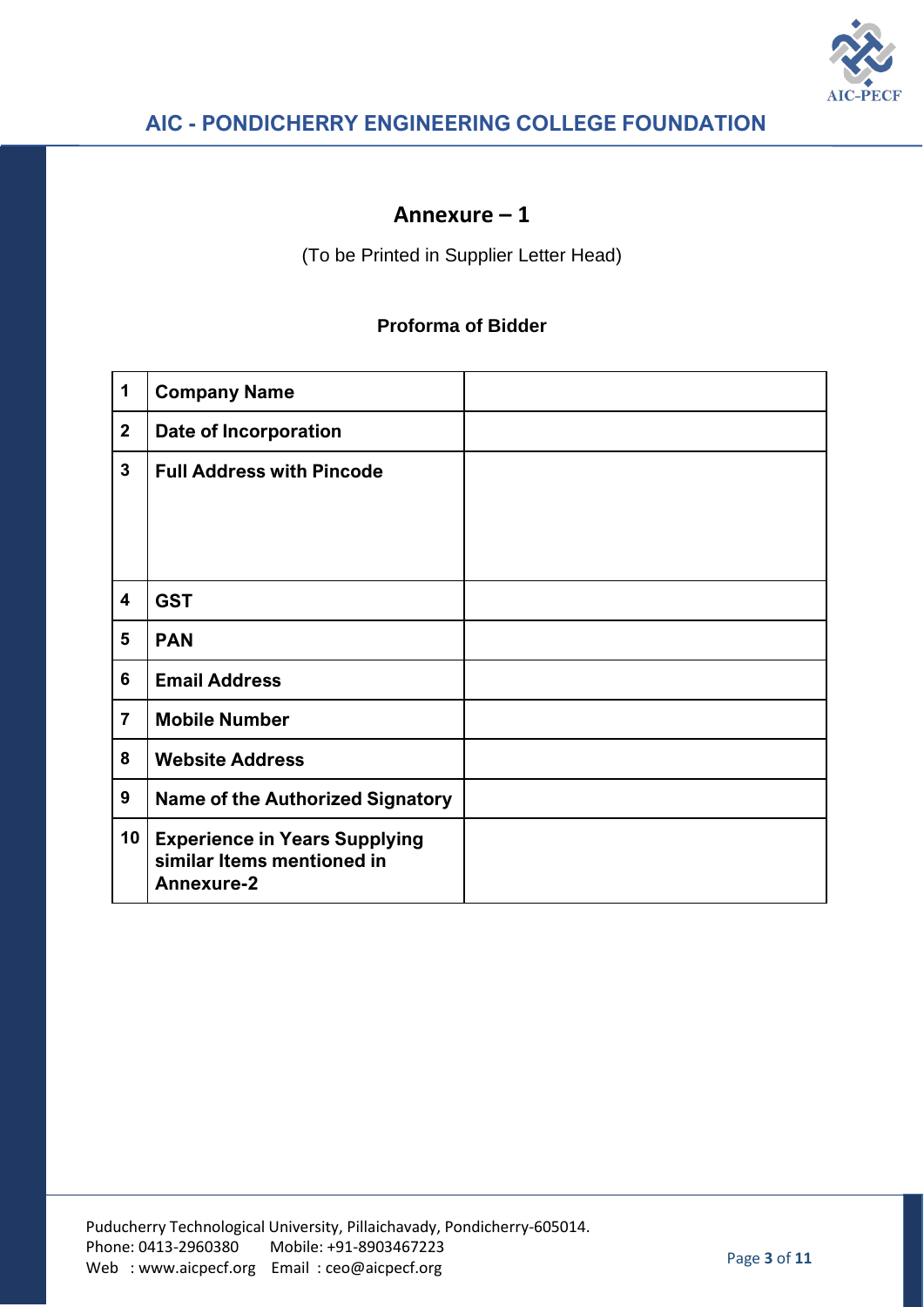

### **Annexure – 2**

(The bidders are requested to quote the price in the format given below in Supplier Letter Head)

| SI<br><b>No</b> | <b>Description</b><br>of Items | <b>Unit</b><br>Price in<br><b>INR</b><br>(A) | <b>Number of</b><br><b>Units</b><br>(B) | <b>Total</b><br><b>Price</b><br>$C = A \times B$ | <b>GST</b><br><b>INR</b><br>(D) | <b>Total Price</b><br><b>Including</b><br>Tax $(C+D)$ |
|-----------------|--------------------------------|----------------------------------------------|-----------------------------------------|--------------------------------------------------|---------------------------------|-------------------------------------------------------|
|                 |                                |                                              |                                         |                                                  |                                 |                                                       |
|                 |                                |                                              |                                         |                                                  |                                 |                                                       |
|                 |                                |                                              |                                         |                                                  |                                 |                                                       |
|                 |                                |                                              |                                         |                                                  |                                 |                                                       |
|                 |                                |                                              |                                         |                                                  |                                 |                                                       |
|                 |                                |                                              |                                         |                                                  |                                 |                                                       |
|                 |                                |                                              |                                         |                                                  |                                 |                                                       |
|                 |                                |                                              |                                         |                                                  |                                 |                                                       |

#### **Declaration:**

We accept all the terms and condions as mentioned in tender notice. The above rates should be inclusive of all i.e. taxes, packing, delivery transportaon, installation etc.

Place : Name : \_\_\_\_\_\_\_\_\_\_\_\_\_\_\_\_\_\_\_\_\_\_\_\_\_\_

| Date: | Designation : |  |
|-------|---------------|--|
|-------|---------------|--|

 $\qquad \qquad$ 

Authorized Signature

with seal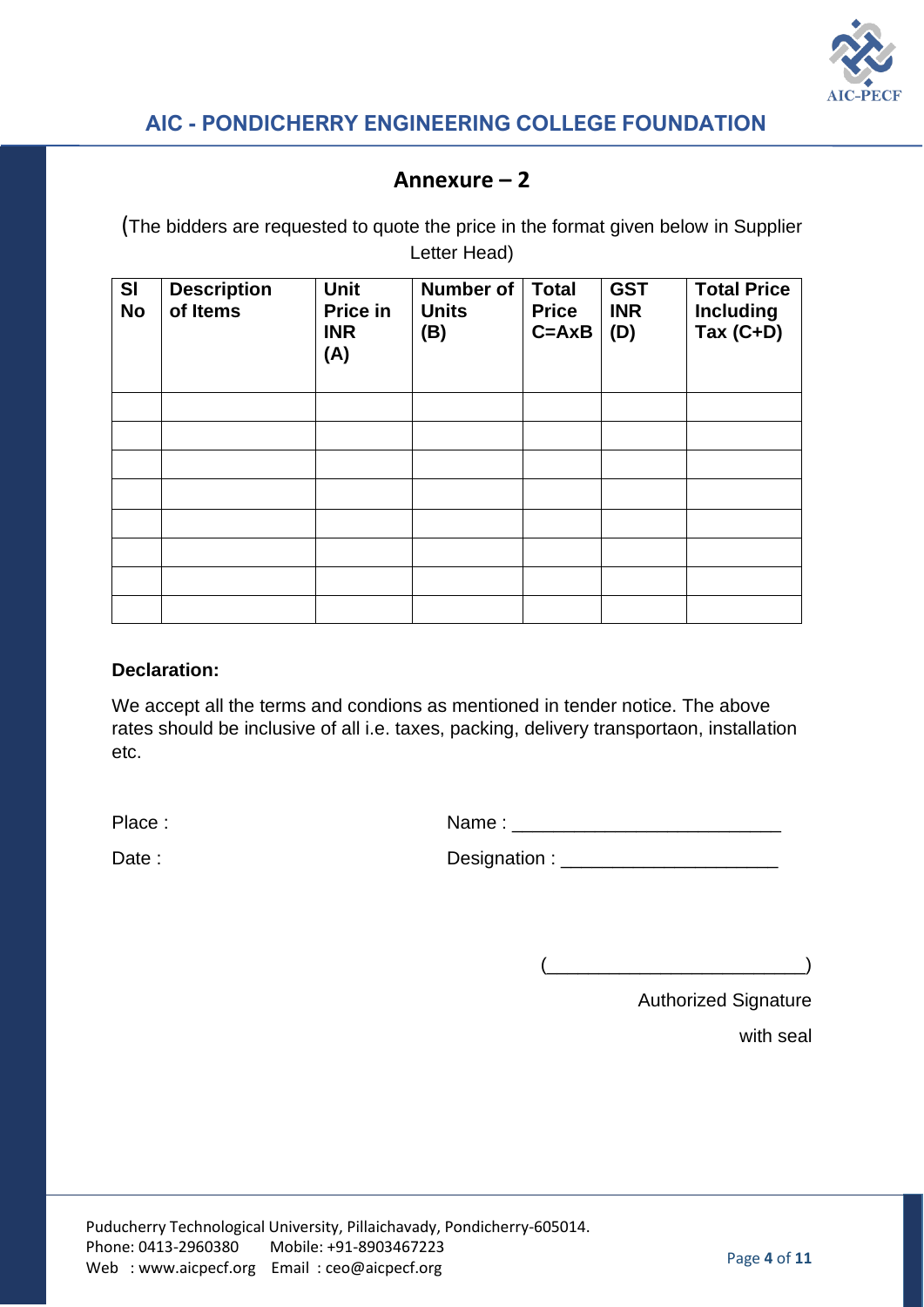

### **Annexure – 3**

# **Specifications**

| <b>ITEMS</b>            | <b>REQUIREMENT (nos)</b> |
|-------------------------|--------------------------|
| <b>Agri Drone Frame</b> |                          |

| 1              | <b>Brand Name</b>    | <b>EFT</b>                     |  |
|----------------|----------------------|--------------------------------|--|
| $\overline{2}$ | <b>Model Name</b>    | E610                           |  |
| 3              | <b>Tank Capacity</b> | 10 Litres                      |  |
| 4              | Wheelbase            | 1628mm                         |  |
| 5              | <b>Expand Size</b>   | 1495*1308*500mm                |  |
| 6              | <b>Folded size</b>   | 945*848*500mm                  |  |
| 7              | Max take-off weight  | 25kg                           |  |
| 8              | <b>Power Supply</b>  | Integrated Power supply wiring |  |
| 9              | <b>Colour</b>        | <b>White/Blue</b>              |  |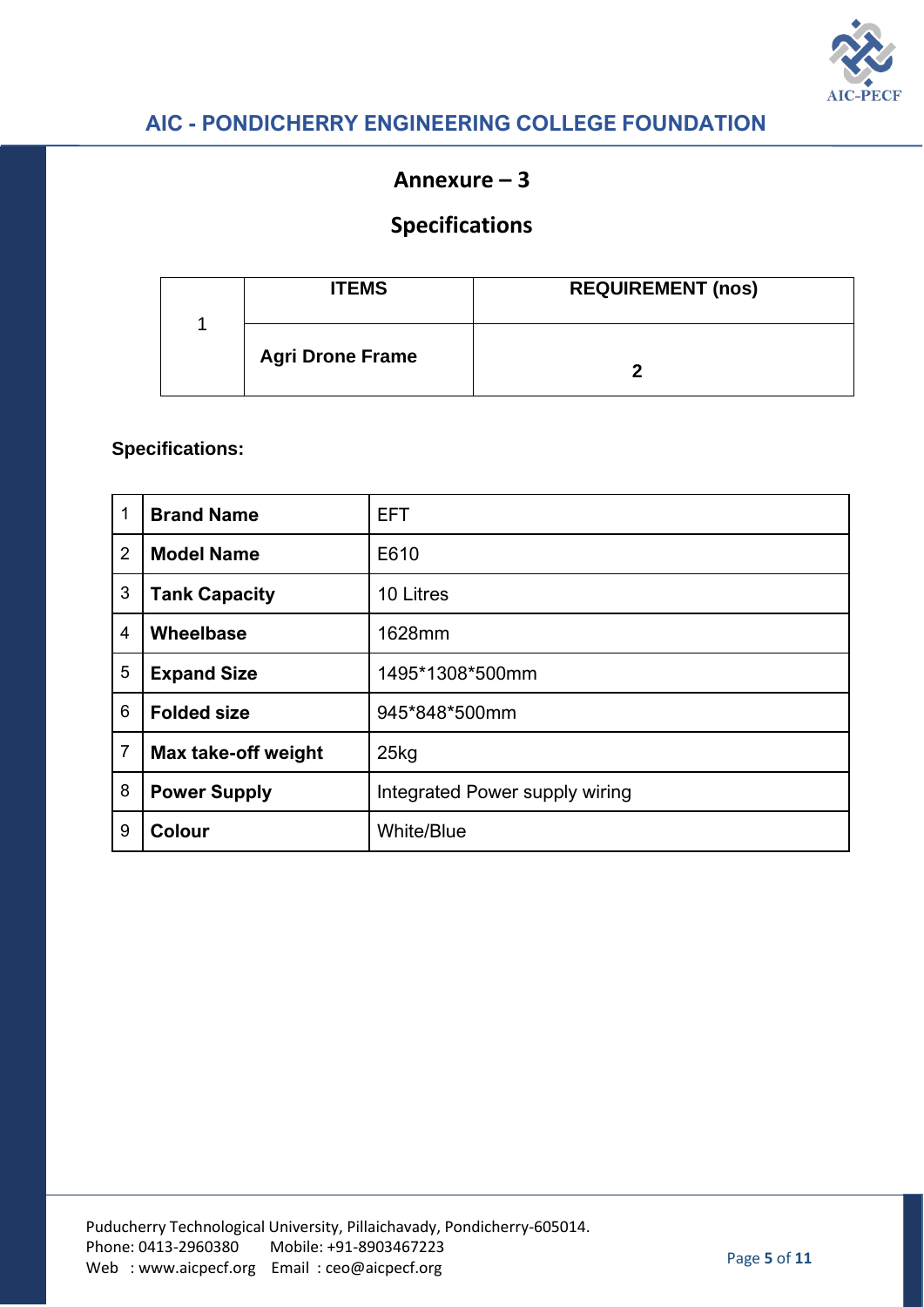

|   | <b>ITEMS</b>                | <b>REQUIREMENT (nos)</b> |
|---|-----------------------------|--------------------------|
| Ω | <b>Agri Drone Autopilot</b> |                          |

|                | <b>Brand</b>                              | <b>JIYI</b>                                                             |
|----------------|-------------------------------------------|-------------------------------------------------------------------------|
| $\overline{2}$ | <b>Model</b>                              | $K++V2$                                                                 |
| 3              | <b>Working Voltage</b>                    | $2 - 12S$                                                               |
| 4              | <b>Working temperature:</b>               | $0 - 60^{\circ}C$                                                       |
| 5              | <b>Wind resistance</b>                    | Level 5                                                                 |
| 6              | <b>Supported rotor Type</b>               | Quad/Hexa/Octa                                                          |
| 7              | <b>Supported Accessories</b>              | Radar/RTK/Data link/Flow sensor module/FPV<br>camera/Obstacle avoidance |
| 8              | <b>Supported receiver</b><br><b>Types</b> | <b>SBUS/PPM</b>                                                         |
| 9              | <b>Flight Mode</b>                        | Attitude/GPS/AB point mode                                              |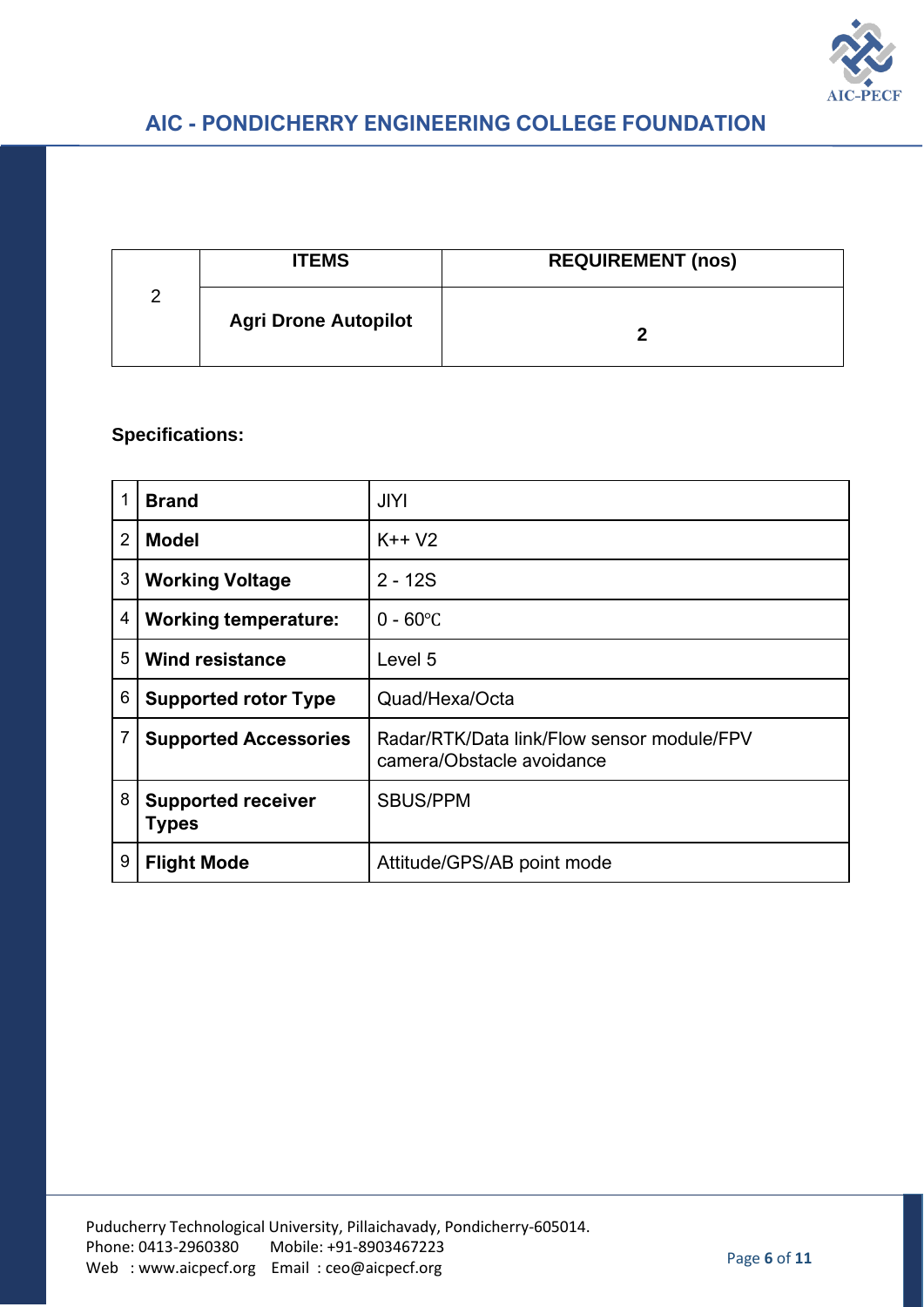

|   | <b>ITEMS</b>                | <b>REQUIREMENT (nos)</b> |
|---|-----------------------------|--------------------------|
| 3 | <b>Terrain Follow Radar</b> |                          |

| 1              | <b>Brand</b>               | <b>JIYI</b>                        |
|----------------|----------------------------|------------------------------------|
| $\overline{2}$ | <b>Ranging Range</b>       | $1-25m$                            |
| 3              | <b>Ranging accuracy</b>    | 0.1 <sub>m</sub>                   |
| $\overline{4}$ | <b>Ranging Resolution</b>  | 0.6 <sub>m</sub>                   |
| 5              | <b>Output Frequency</b>    | 40Hz                               |
| 6              | <b>Power Consumption</b>   | 3.0W at 25°C                       |
| $\overline{7}$ | <b>Working Voltage</b>     | $9 - 28V$                          |
| 8              | <b>Working Temperature</b> | -20 $\degree$ C to +85 $\degree$ C |
| 9              | <b>Protection Level</b>    | IP <sub>67</sub>                   |
| 10             | <b>Output Interface</b>    | <b>CAN</b>                         |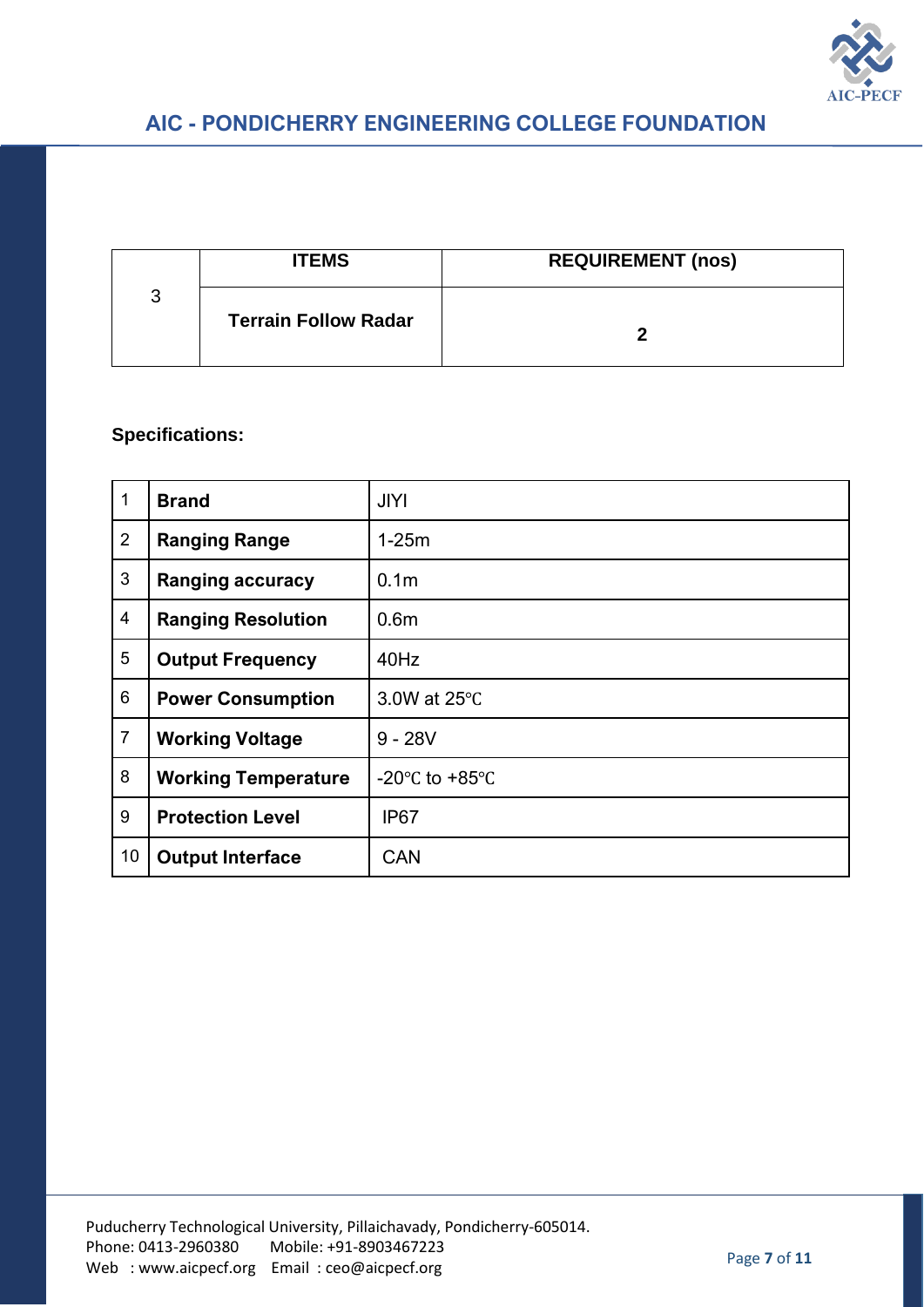

|   | <b>ITEMS</b>                                               | <b>REQUIREMENT (nos)</b> |
|---|------------------------------------------------------------|--------------------------|
| 4 | <b>Electrostatic Centrifugal</b><br><b>Spraying System</b> | 8                        |

|                | <b>Voltage</b> | 12S-14S         |
|----------------|----------------|-----------------|
| $\overline{2}$ | <b>Speed</b>   | 20000 rpm       |
| 3              | <b>Signal</b>  | PWM (1000-2000) |
| 4              | <b>Power</b>   | 60W             |
| 5              | Weight         | 260grams        |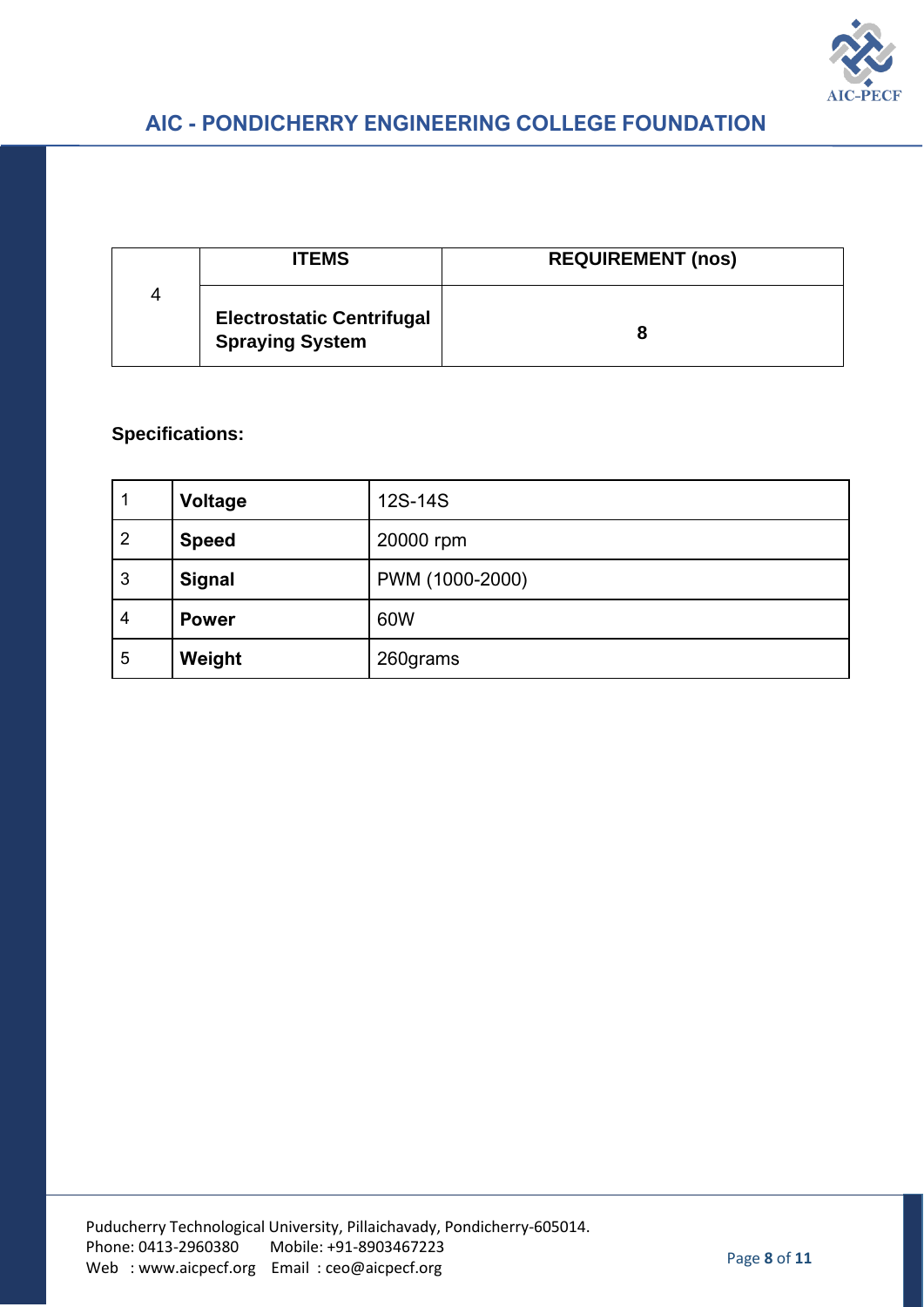

|   | <b>ITEMS</b>                              | <b>REQUIREMENT (nos)</b> |
|---|-------------------------------------------|--------------------------|
| 5 | X6 Power System for<br><b>Agri Drones</b> | 12                       |

### **Specifications:**

| $\mathbf{1}$   | <b>Brand</b>                      | <b>HOBBYWING</b>                       |
|----------------|-----------------------------------|----------------------------------------|
| $\overline{2}$ | <b>Product</b>                    | X6 Power System Combo                  |
| 3              | <b>MAX Thurst</b>                 | 12Kg / Axis                            |
| $\overline{4}$ | <b>Recommended LiPo Battery</b>   | 12S Lipo                               |
| 5              | <b>Recommended Takeoff Weight</b> | 3-5Kg / Axis                           |
| 6              | <b>Combo Weight</b>               | 720g                                   |
| $\overline{7}$ | <b>Waterproof Rating</b>          | IPX7                                   |
| 9              | <b>Operating Temperature</b>      | -20 $\textdegree$ C~50 $\textdegree$ C |
| <b>MOTOR</b>   |                                   |                                        |
| $\mathbf{1}$   | <b>Outer Diameter</b>             | 70 mm                                  |
| $\overline{2}$ | <b>KV Rating</b>                  | 180 KV                                 |
| 3              | <b>O.D of Carbon Fiber Tube</b>   | Φ30mm/Φ28mm                            |
| <b>ESC</b>     |                                   |                                        |
| $\mathbf 1$    | <b>PWM Input Signal Level</b>     | 3.3V / 5V                              |
| $\overline{2}$ | <b>Throttle Signal Frequency</b>  | $50 - 500$ Hz                          |
| 3              | <b>Operating Pulse Width</b>      | 1100 - 1940µs                          |
| $\overline{4}$ | <b>Max. Input Current (Cont.)</b> | 80 A                                   |
| 5              | <b>Max. Peak Current (10s)</b>    | 100 A                                  |
| Propeller      |                                   |                                        |
| $\mathbf{1}$   | <b>Diameter</b> ×Pitch            | 2388                                   |

Puducherry Technological University, Pillaichavady, Pondicherry-605014. Phone: 0413-2960380 Mobile: +91-8903467223 Web : www.aicpecf.org Email : ceo@aicpecf.org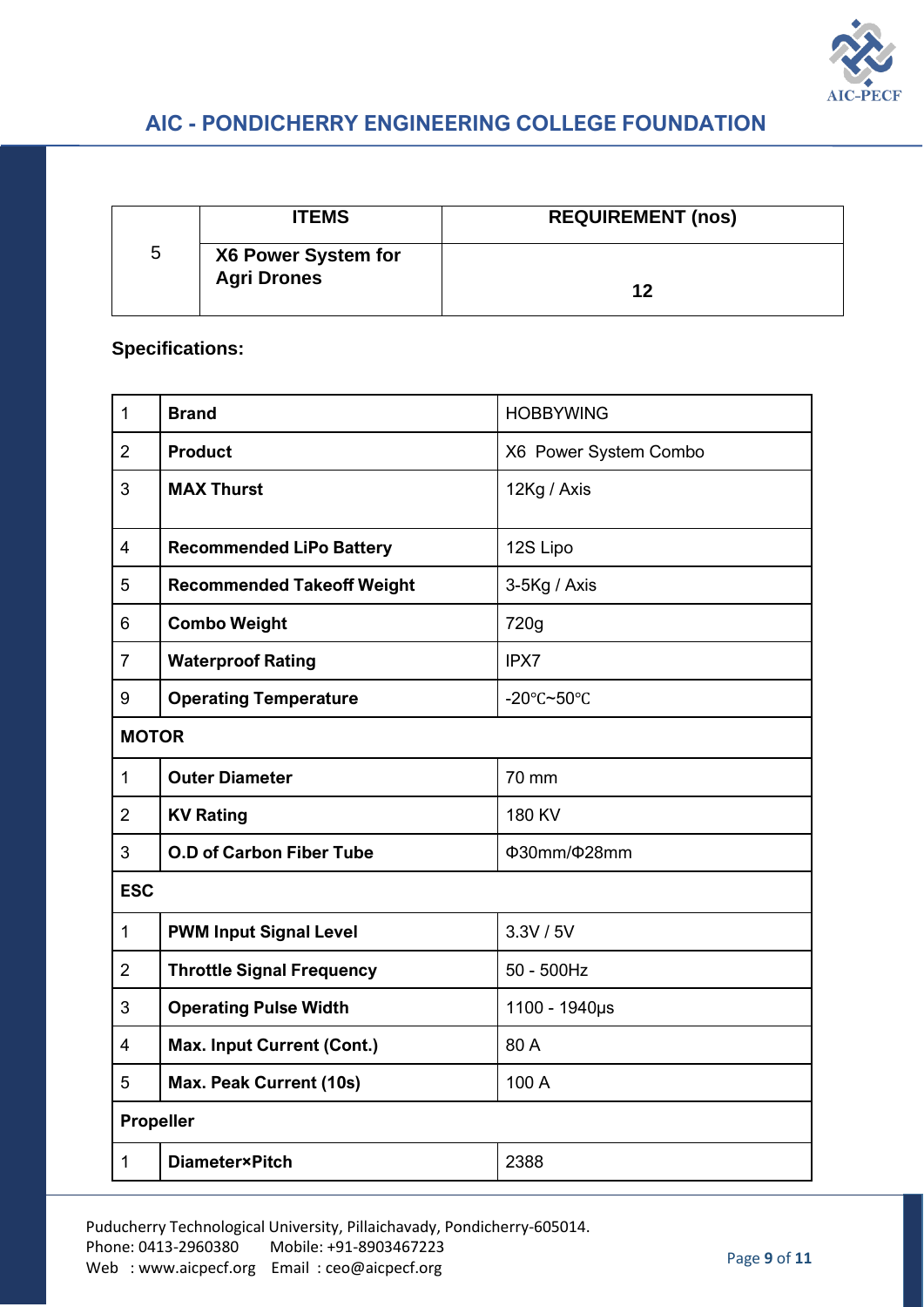

|   | <b>ITEMS</b>                                                                      | <b>REQUIREMENT (nos)</b> |
|---|-----------------------------------------------------------------------------------|--------------------------|
| 6 | <b>Ground Control Station,</b><br><b>Transmitter and</b><br><b>Receiver Combo</b> |                          |

### **Specifications:**

| 1                                | <b>Brand</b>               | <b>SIYI</b>                                                            |
|----------------------------------|----------------------------|------------------------------------------------------------------------|
| $\overline{2}$                   | <b>Product</b>             | MK15 Agriculture FPV Combo                                             |
| 3                                | <b>Working Frequency</b>   | 5.8 GHz                                                                |
| 4                                | <b>Channels</b>            | 13                                                                     |
| <b>Transmitter (Ground Unit)</b> |                            |                                                                        |
| 1                                | <b>Monitor</b>             | 5.5-inch High Definition and High<br><b>Brightness LCD Touchscreen</b> |
| $\mathbf{2}$                     | <b>System</b>              | Android 9.0, 2GB RAM, 16Gb ROM                                         |
| 3                                | Weight                     | 850g                                                                   |
| 4                                | <b>Battery</b>             | 10400 mAh 7.4V 2S Li-ion                                               |
| 5                                | <b>Battery Life</b>        | 15 Hours                                                               |
| 6                                | <b>Waterproof Level</b>    | <b>IP53</b>                                                            |
| $\overline{7}$                   | <b>Working Temperature</b> | -10°C to 55°C                                                          |
| <b>Receiver (Air Unit)</b>       |                            |                                                                        |
| 1                                | <b>Signal Output</b>       | S.BUS / PWM                                                            |
| $\overline{2}$                   | <b>Power Input</b>         | 6S-14S                                                                 |
| 3                                | <b>Antenna Gain</b>        | 5 dBi                                                                  |
| <b>Camera</b>                    |                            |                                                                        |
| 1                                | <b>Camera Angle</b>        | <b>FOv 120°</b>                                                        |
| $\overline{2}$                   | <b>Waterproof Level</b>    | IP <sub>67</sub>                                                       |

Puducherry Technological University, Pillaichavady, Pondicherry-605014. Phone: 0413-2960380 Mobile: +91-8903467223 Web : www.aicpecf.org Email : ceo@aicpecf.org